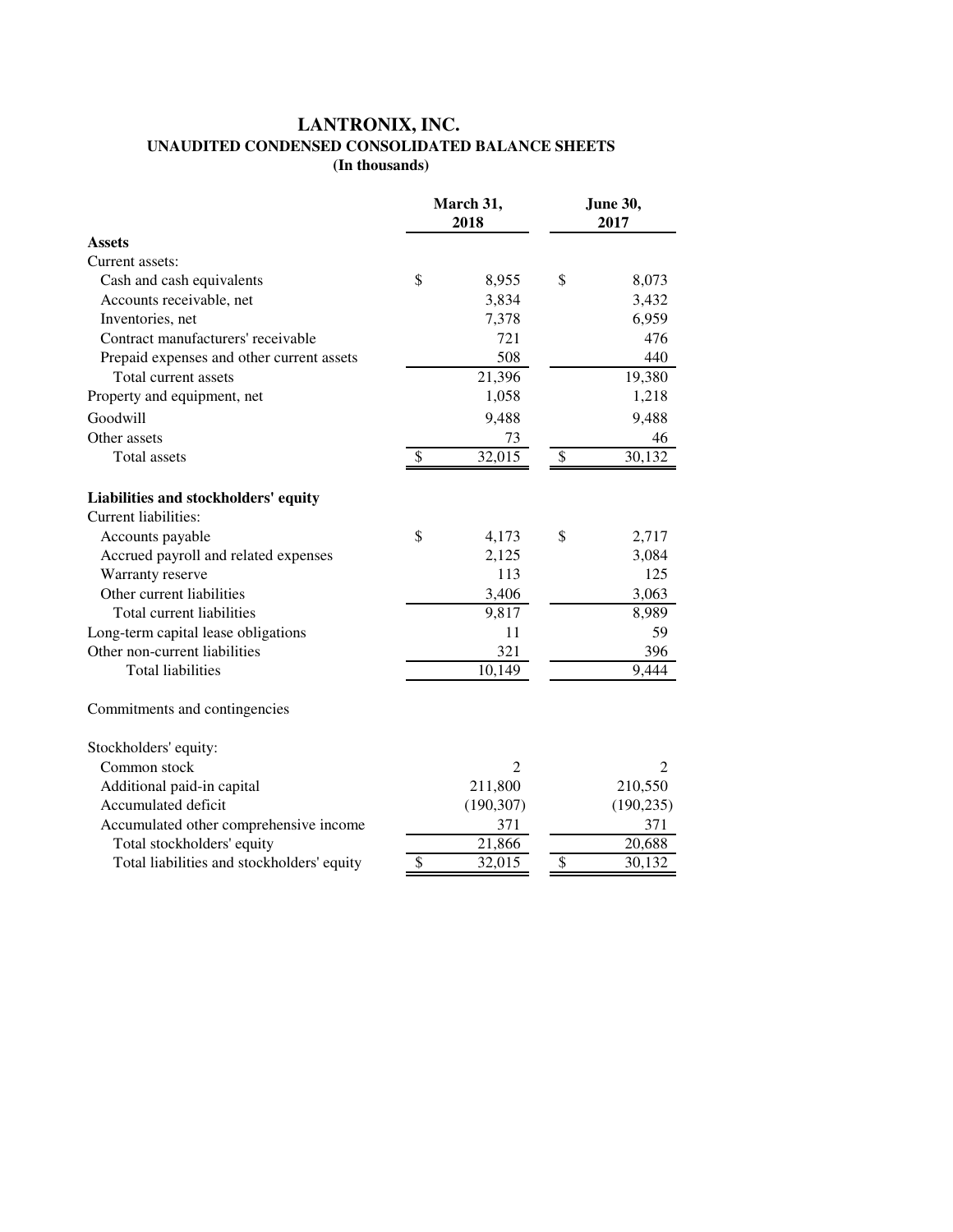## **LANTRONIX, INC. UNAUDITED CONDENSED CONSOLIDATED STATEMENTS OF OPERATIONS (In thousands, except per share data)**

|                                          | <b>Three Months Ended</b> |        |      |              |           |        | <b>Nine Months Ended</b> |        |      |        |  |
|------------------------------------------|---------------------------|--------|------|--------------|-----------|--------|--------------------------|--------|------|--------|--|
|                                          | March 31,                 |        |      | December 31, | March 31, |        | March 31,                |        |      |        |  |
|                                          |                           | 2018   | 2017 |              | 2017      |        | 2018                     |        | 2017 |        |  |
| Net revenue                              |                           | 11,601 | \$   | 11,336       | \$.       | 11,524 | \$                       | 33,543 | S    | 33,686 |  |
| Cost of revenue                          |                           | 5,017  |      | 5,022        |           | 5,126  |                          | 15,051 |      | 15,776 |  |
| Gross profit                             |                           | 6,584  |      | 6,314        |           | 6,398  |                          | 18,492 |      | 17,910 |  |
| Operating expenses:                      |                           |        |      |              |           |        |                          |        |      |        |  |
| Selling, general and administrative      |                           | 4,241  |      | 4,173        |           | 4,414  |                          | 12,400 |      | 12,129 |  |
| Research and development                 |                           | 1,964  |      | 1,874        |           | 2,126  |                          | 6,059  |      | 5,944  |  |
| Total operating expenses                 |                           | 6,205  |      | 6,047        |           | 6,540  |                          | 18,459 |      | 18,073 |  |
| Income (loss) from operations            |                           | 379    |      | 267          |           | (142)  |                          | 33     |      | (163)  |  |
| Interest expense, net                    |                           | (5)    |      | (5)          |           | (5)    |                          | (14)   |      | (18)   |  |
| Other income, net                        |                           | (1)    |      |              |           | 2      |                          |        |      | 3      |  |
| Income (loss) before income taxes        |                           | 373    |      | 263          |           | (145)  |                          | 20     |      | (178)  |  |
| Provision for income taxes               |                           | 29     |      | 38           |           | 17     |                          | 92     |      | 47     |  |
| Net income (loss)                        |                           | 344    | \$.  | 225          | \$.       | (162)  | \$.                      | (72)   | \$   | (225)  |  |
| Net income (loss) per share (basic)      |                           | 0.02   |      | 0.01         |           | (0.01) |                          | (0.00) |      | (0.01) |  |
| Net income (loss) per share (diluted)    |                           | 0.02   |      | 0.01         |           | (0.01) |                          | (0.00) | \$   | (0.01) |  |
| Weighted-average common shares (basic)   |                           | 18.210 |      | 18,073       |           | 17,522 |                          | 18,050 |      | 17,374 |  |
| Weighted-average common shares (diluted) |                           | 19,118 |      | 18,739       |           | 17,522 |                          | 18,050 |      | 17,374 |  |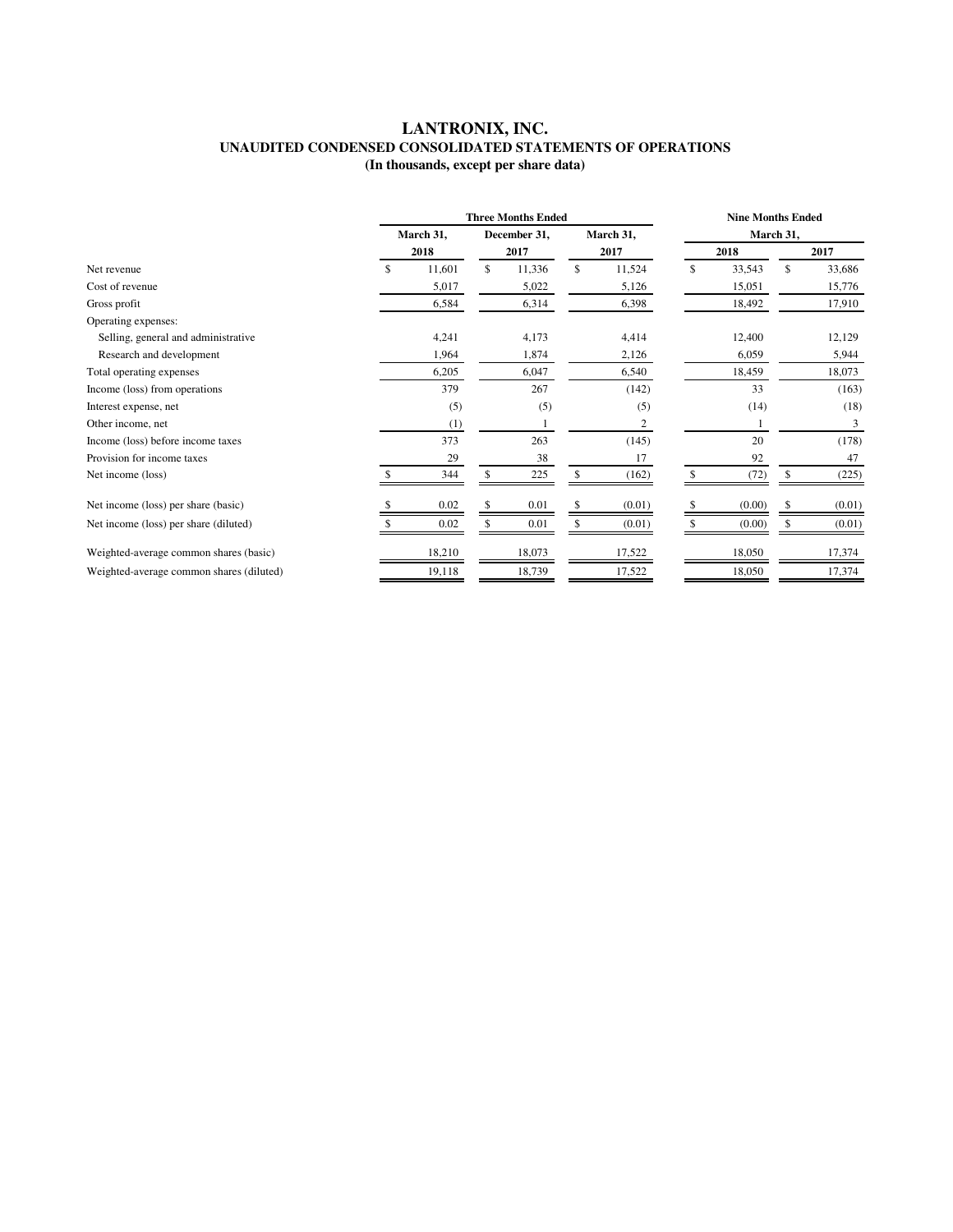## **LANTRONIX, INC. UNAUDITED RECONCILIATION OF NON-GAAP ADJUSTMENTS (In thousands)**

|                                                          | <b>Three Months Ended</b> |      |              |      |           | <b>Nine Months Ended</b> |    |       |           |       |
|----------------------------------------------------------|---------------------------|------|--------------|------|-----------|--------------------------|----|-------|-----------|-------|
|                                                          | March 31,                 |      | December 31, |      | March 31, |                          |    |       | March 31, |       |
|                                                          |                           | 2018 |              | 2017 |           | 2017                     |    | 2018  |           | 2017  |
| GAAP net income (loss)                                   | \$                        | 344  | \$           | 225  | \$        | (162)                    | \$ | (72)  | S.        | (225) |
| Non-GAAP adjustments:                                    |                           |      |              |      |           |                          |    |       |           |       |
| Cost of revenue:                                         |                           |      |              |      |           |                          |    |       |           |       |
| Share-based compensation                                 |                           | 14   |              | 13   |           | 12                       |    | 40    |           | 36    |
| Depreciation and amortization                            |                           | 53   |              | 53   |           | 87                       |    | 168   |           | 260   |
| Total adjustments to cost of revenue                     |                           | 67   |              | 66   |           | 99                       |    | 208   |           | 296   |
| Selling, general and adminstrative:                      |                           |      |              |      |           |                          |    |       |           |       |
| Share-based compensation                                 |                           | 237  |              | 239  |           | 169                      |    | 688   |           | 480   |
| Employer portion of withholding taxes on stock grants    |                           | 4    |              | 3    |           | 4                        |    | 9     |           | 9     |
| Depreciation and amortization                            |                           | 47   |              | 46   |           | 56                       |    | 138   |           | 166   |
| Total adjustments to selling, general and administrative |                           | 288  |              | 288  |           | 229                      |    | 835   |           | 655   |
| Research and development:                                |                           |      |              |      |           |                          |    |       |           |       |
| Share-based compensation                                 |                           | 44   |              | 58   |           | 43                       |    | 149   |           | 129   |
| Employer portion of withholding taxes on stock grants    |                           |      |              |      |           |                          |    |       |           |       |
| Depreciation and amortization                            |                           | 10   |              | 10   |           | 8                        |    | 30    |           | 29    |
| Total adjustments to research and development            |                           | 54   |              | 68   |           | 52                       |    | 180   |           | 159   |
| Severance and related charges (reversals)                |                           | (21) |              |      |           | 246                      |    | 506   |           | 246   |
| Total non-GAAP adjustments to operating expenses         |                           | 321  |              | 356  |           | 527                      |    | 1,521 |           | 1,060 |
| Interest expense, net                                    |                           | 5    |              | 5    |           | 5                        |    | 14    |           | 18    |
| Other income, net                                        |                           |      |              | (1)  |           | (2)                      |    | (1)   |           | (3)   |
| Provision for income taxes                               |                           | 29   |              | 38   |           | 17                       |    | 92    |           | 47    |
| Total non-GAAP adjustments                               |                           | 423  |              | 464  |           | 646                      |    | 1,834 |           | 1,418 |
| Non-GAAP net income                                      | \$                        | 767  | \$           | 689  | \$        | 484                      | S  | 1,762 | \$        | 1,193 |